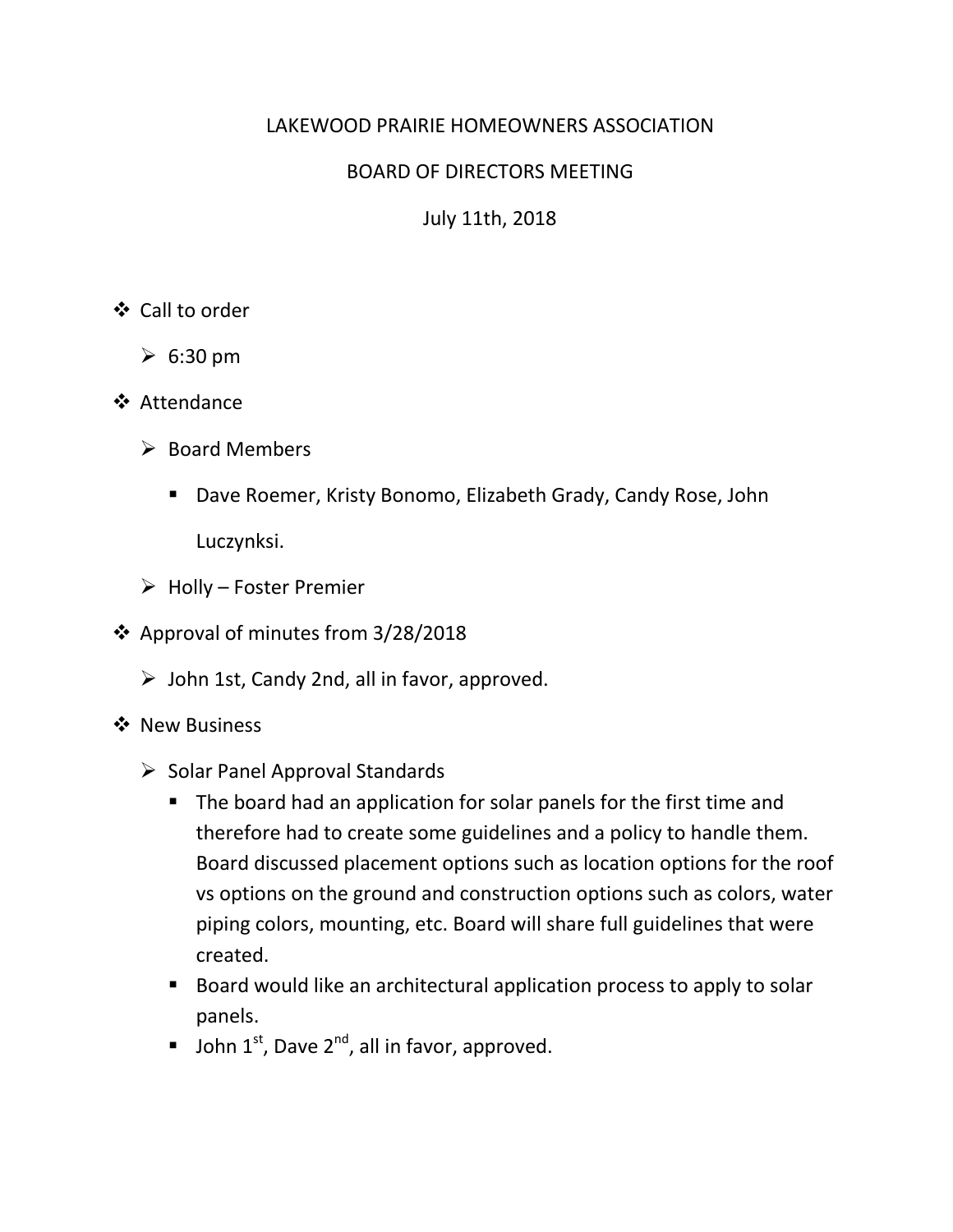- $\triangleright$  Amendments to Declaration
	- Board has been hearing about more requests to change fence rules (heights and materials) and garbage cans rules and is considering trying the survey again to gauge interest in which rules homeowners would like changed and how they would like them modified.
- $\triangleright$  Perimeter Fence Removal
	- Board had a lengthy discussion about options regarding the perimeter fence in the back of approximately 25 homes in the neighborhood. (Built by Lakewood Homes originally and on HOA property behind homes on Ridge Road)
	- Yearly costs to repair fence are about \$7,000.00 to \$8,000.00.
	- Board discussed options with homeowners to help cut downs these costs.
		- Options Discussed:
			- ♦ Continue to fix fence every year.
			- ♦ Cut down fence.
			- ♦ Cut down and have homeowner move onto their property if they wish.
			- ♦ Leave fence where it is and as is and transfer the property to homeowner to become their responsibility.
			- ♦ Leave fence where it is, pay to install steel posts and fix any current major damage and then transfer the property to the homeowner to become their responsibility.
	- **Perimeter fence homeowners requested the HOA to take out a bank** loan or to special asses the neighborhood to help offset the cost of the yearly fence repairs.
	- Board is trying to weigh costs of options for the good of the affected homeowners, the entire neighborhood, and the best use for HOA funds.
		- ♦ How much to take down fence?
		- ♦ How do we "give" property to homeowners?
			- $\triangleright$  Fees for transaction?
			- $\triangleright$  Title of property?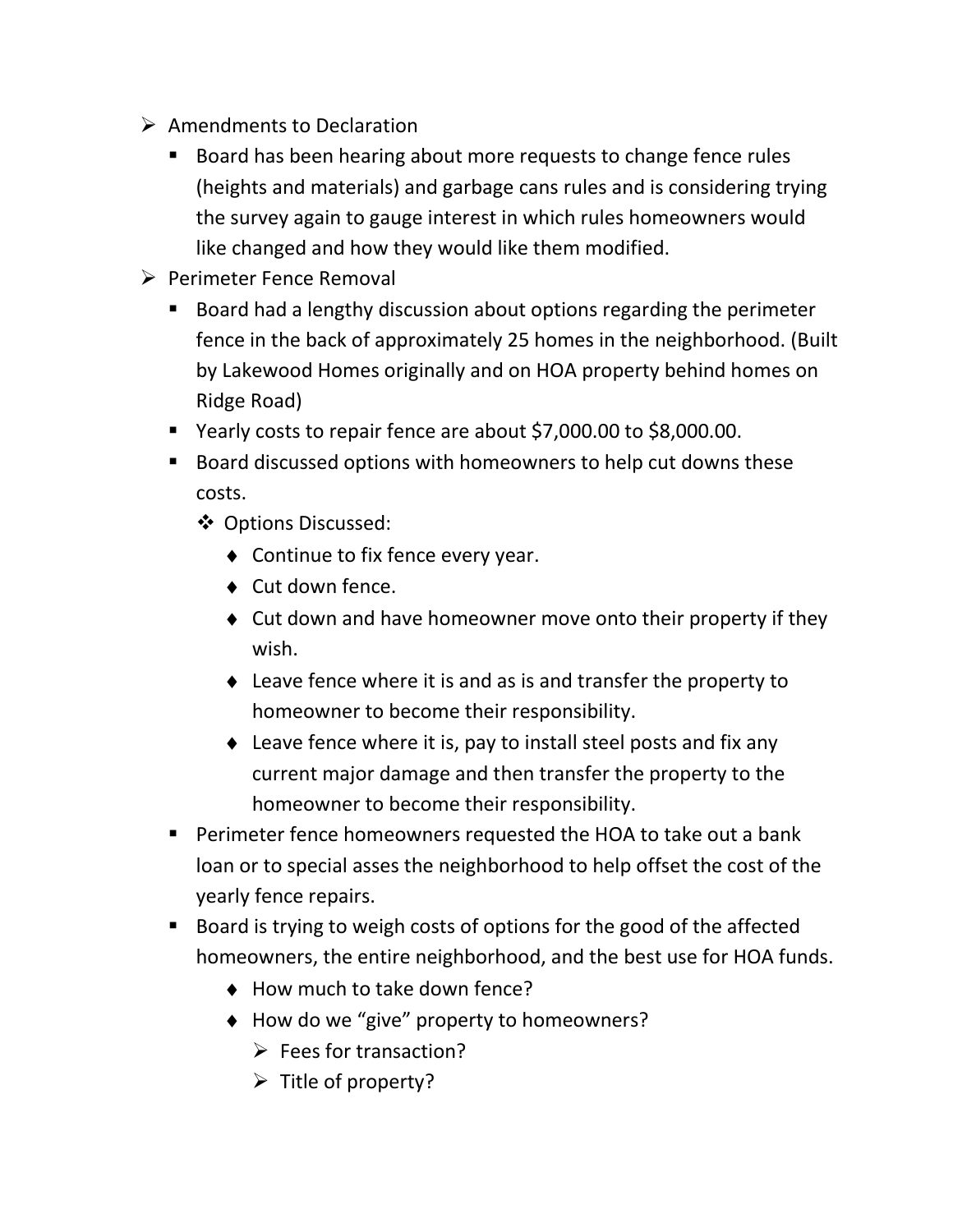- $\triangleright$  How would a transfer of this property affect homeowners should they sell their house? New homeowner would have to agree into the terms of responsibility of fence.
- Board requested time to do some additional research to help make the best informed decision and agreed with homeowners to revisit the issue at a special meeting tentatively scheduled for August  $8^{th}$ , 2018 at 6:30 pm at the Lakewood Prairie Clubhouse.
- Homeowner Open Forum
	- Meeting minutes will be posted on the website once approved.
	- **Elections are held in October each year. Information to run is included in** the meeting notice mailer/email.
	- **Please pick up after your dogs when on walks.**
	- **Please put all broken pool lounge chairs upside down next to the** clubhouse so the lifeguards know to remove them from the pool deck premise and help prevent people from getting hurt.
	- Please have lifeguards say "Safety Break" instead of "Adult Swim" as to not discriminate against children.
- ❖ Adjourn
	- $\geq 8:48 \text{pm}$
	- $\triangleright$  Officer Update
		- **•** Officer Demick
		- Speed limit signs have been put up on VanDyke and the road is being monitored for speeders.
		- Please come to a complete stop at the Fawnlily and VanDyke intersection stop sign.
		- Calls in the area have mostly been for issues inside the home.
		- Ridge Road is now being monitored more.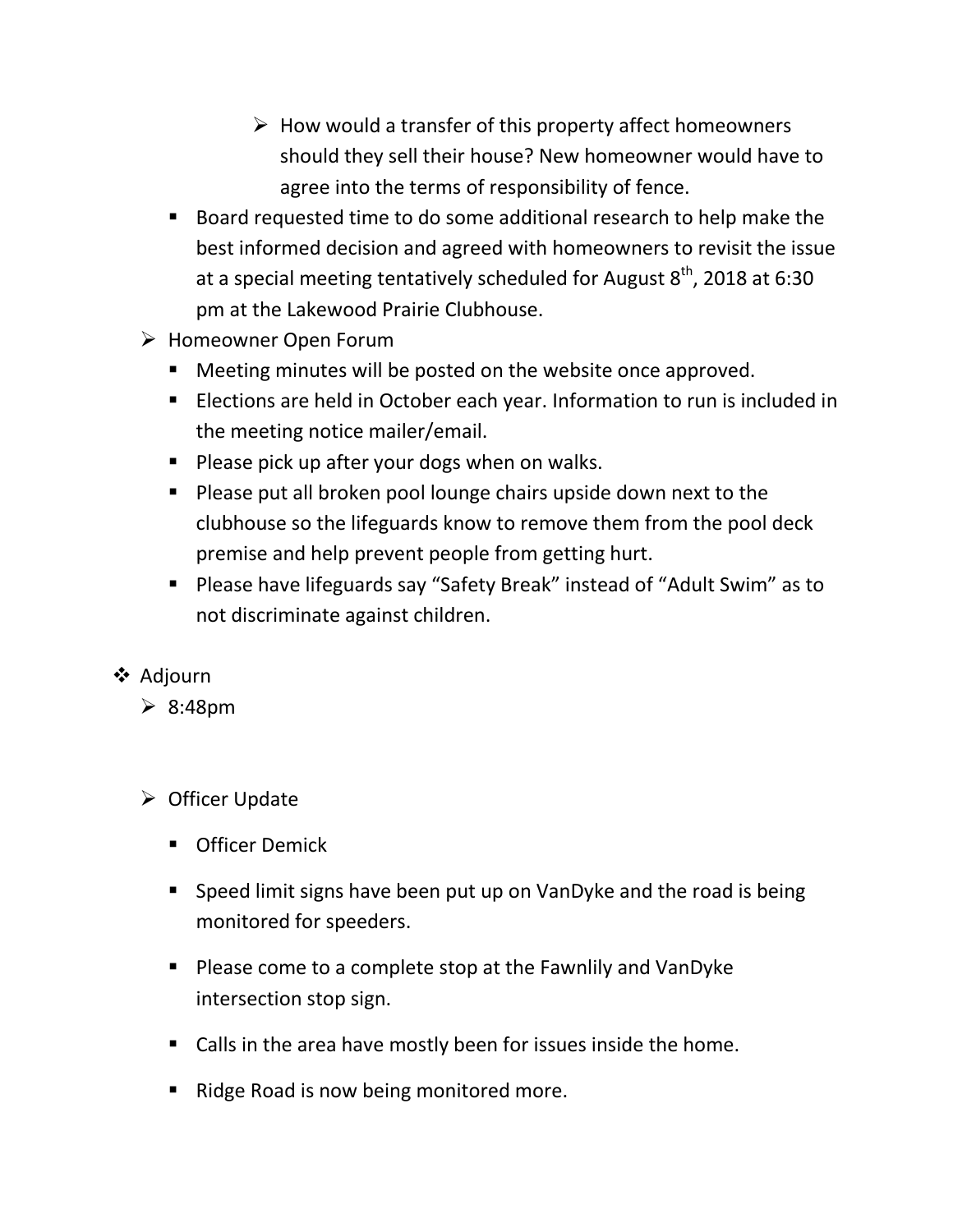- Do not enter the clubhouse if the alarm is going off. If you enter the clubhouse and the alarm starts to go off, please exit immediately.
	- There was a claim off a 911 call from the red clubhouse phone that Officer Demick did not have a record of. Officer Demick returned to the clubhouse the morning after the BOD HOA meeting to test the phone with dispatch and 911 and it is in working order.
- **There was a citywide initiative to shut down fireworks.** 
	- $\triangle$  The city had 6 officers working overtime to monitor it.
	- If caught, you may receive a ticket and fireworks are confiscated as well.
- There has been a lot of calls for animals on the loose.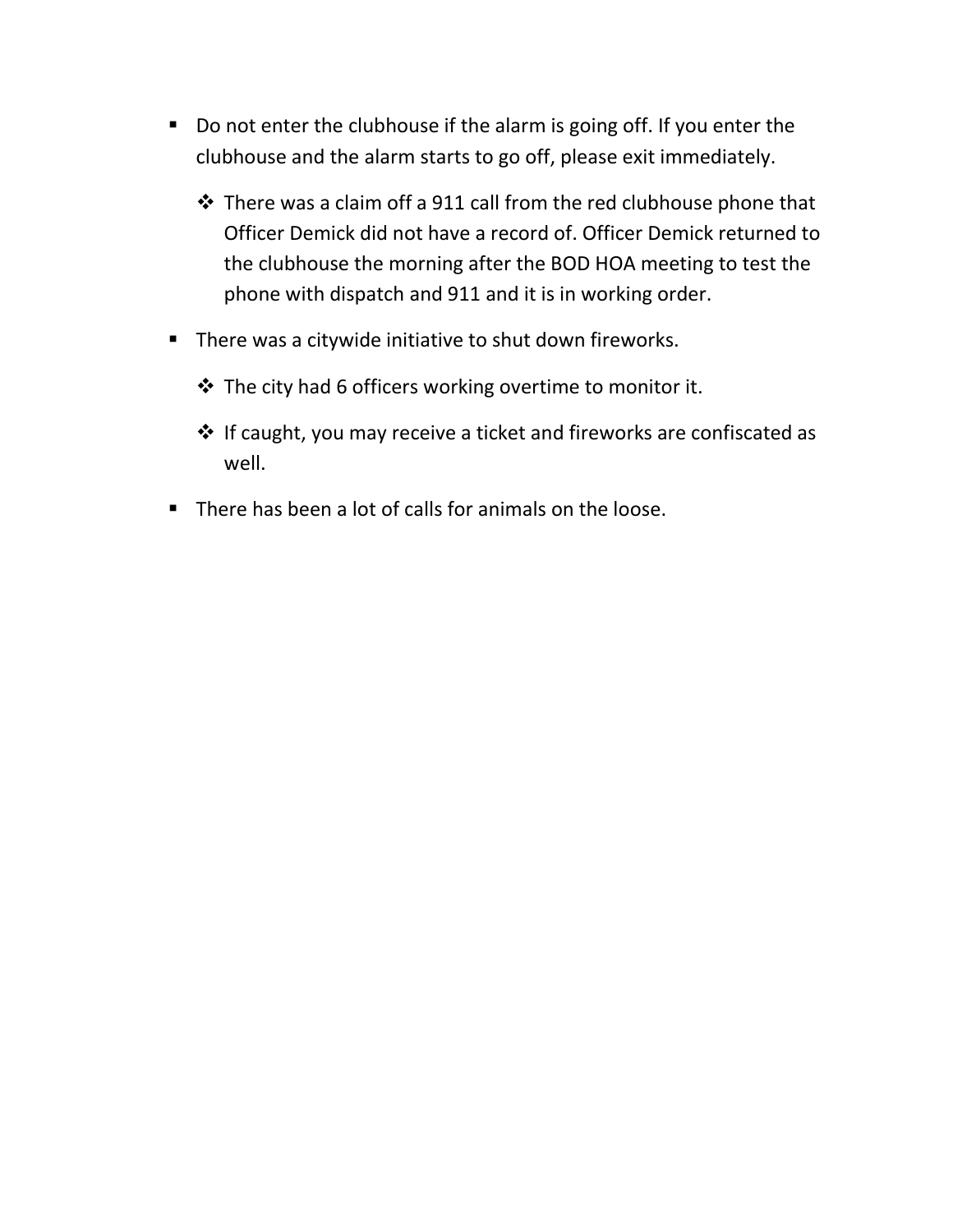#### LAKEWOOD PRAIRIE HOMEOWNERS ASSOCIATION

### BOARD OF DIRECTORS MEETING

### Wednesday, March 28th, 2018

- Call to order
	- $\geqslant 6:58$  pm
- ❖ Attendance
	- $\triangleright$  Board Members
		- Dave Roemer, Kristy Bonomo, Elizabeth Grady, Candy Rose, John Luczynksi.
	- $\triangleright$  Holly Foster Premier
- Approval of minutes from 10/18/2017
	- $\triangleright$  Dave 1st, Candy 2nd, all in favor, approved.
- ❖ New Business
	- $\triangleright$  Reserve Study Proposal
		- **Reviewed three contracts, chose Building Reserves.**
		- This will help the board see where we are with our property and help to plan a budget. The study will give examples of parts of the property that may need replacement soon (pool resurface/clubhouse roof) so that Board can plan for expenses in a strategic manner.
		- **John 1st, Dave 2<sup>nd</sup>, all in favor, approved.**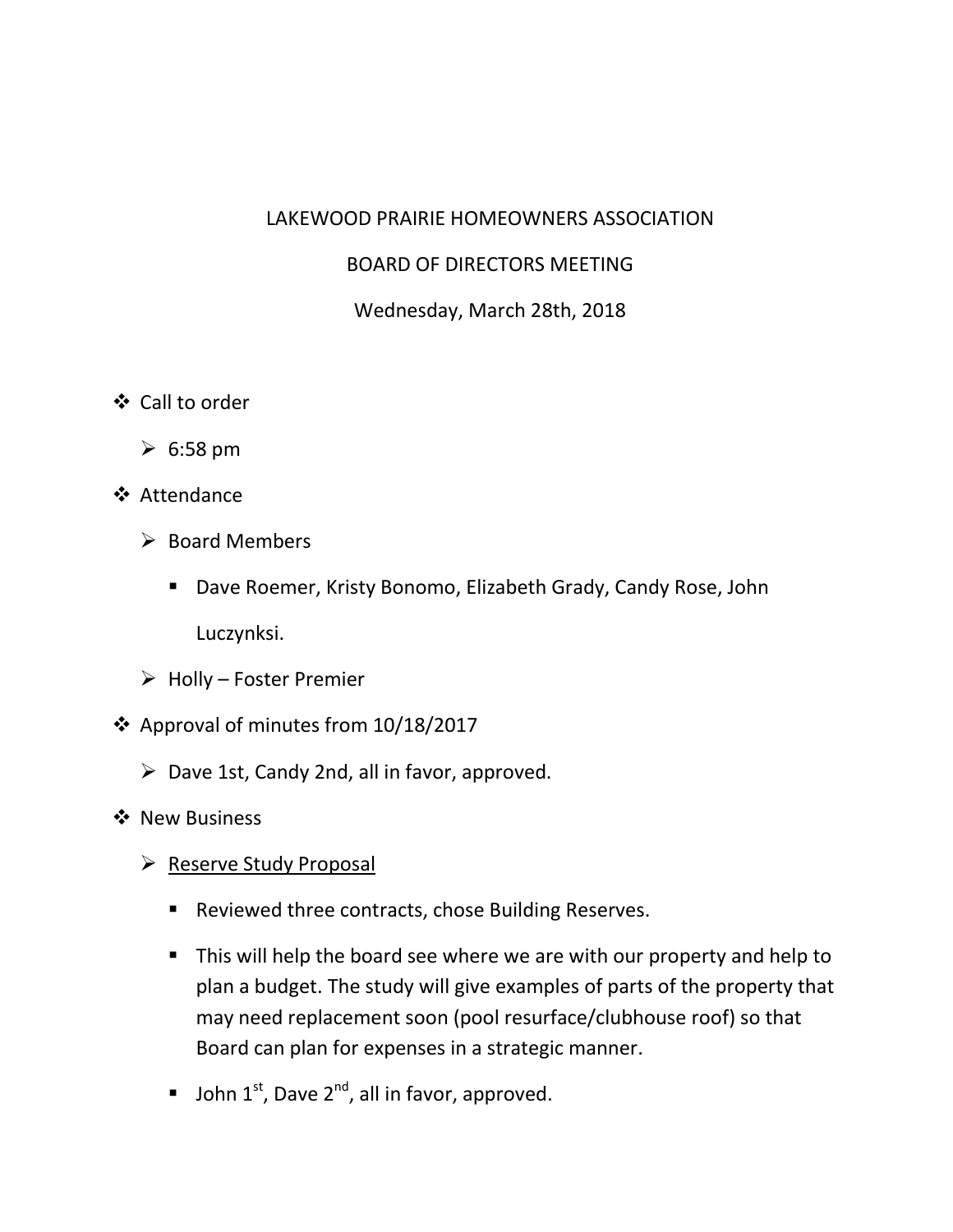# ▶ Approval of Pool Contract

- Approval of Pool Watch contract.
- Discussed which key card or fob to use for new key card entrance in replacement of attendant at door. Discussed option of homeowner paying for 2<sup>nd</sup> card/fob upon request during application process.
- Dave  $1^{st}$ , Liz  $2^{nd}$ , all in favor, approved.
- $\triangleright$  Approval of Clubhouse/Pool Rules Rates
	- Board added "no glitter allowed" into rules.
	- Board changed rental fee to \$100 per rental, \$200.00 for both rental slots and pool rental to \$50.00. Change to be effective April  $6<sup>th</sup>$ . Rentals already booked will be grandfathered in.
	- Cleaning fees will be \$150.00
	- Dave  $1^{st}$ , John  $2^{nd}$ , all in favor, approved.
- Approval of Fine Structure for Violations
	- All have a 6 month warning window.
	- Mold 1 warning, 3 fines of \$250.00, then sent to attorney and HOA to fix at homeowner expense. Monthly checks.
	- Garbage cans  $-1$  warning, then fined \$25, \$50, \$75. \$75 per violation after 4<sup>th</sup> violation. Weekly checks.
	- Rental Signs 1 warning with 15 days to comply, then \$150.00 per week violation after that.
	- Dave  $1^{st}$ , John  $2^{nd}$ , all in favor, approved.
- $\triangleright$  Clubhouse Landscaping Bid
	- Board reviewed bid to landscape clubhouse, including putting in new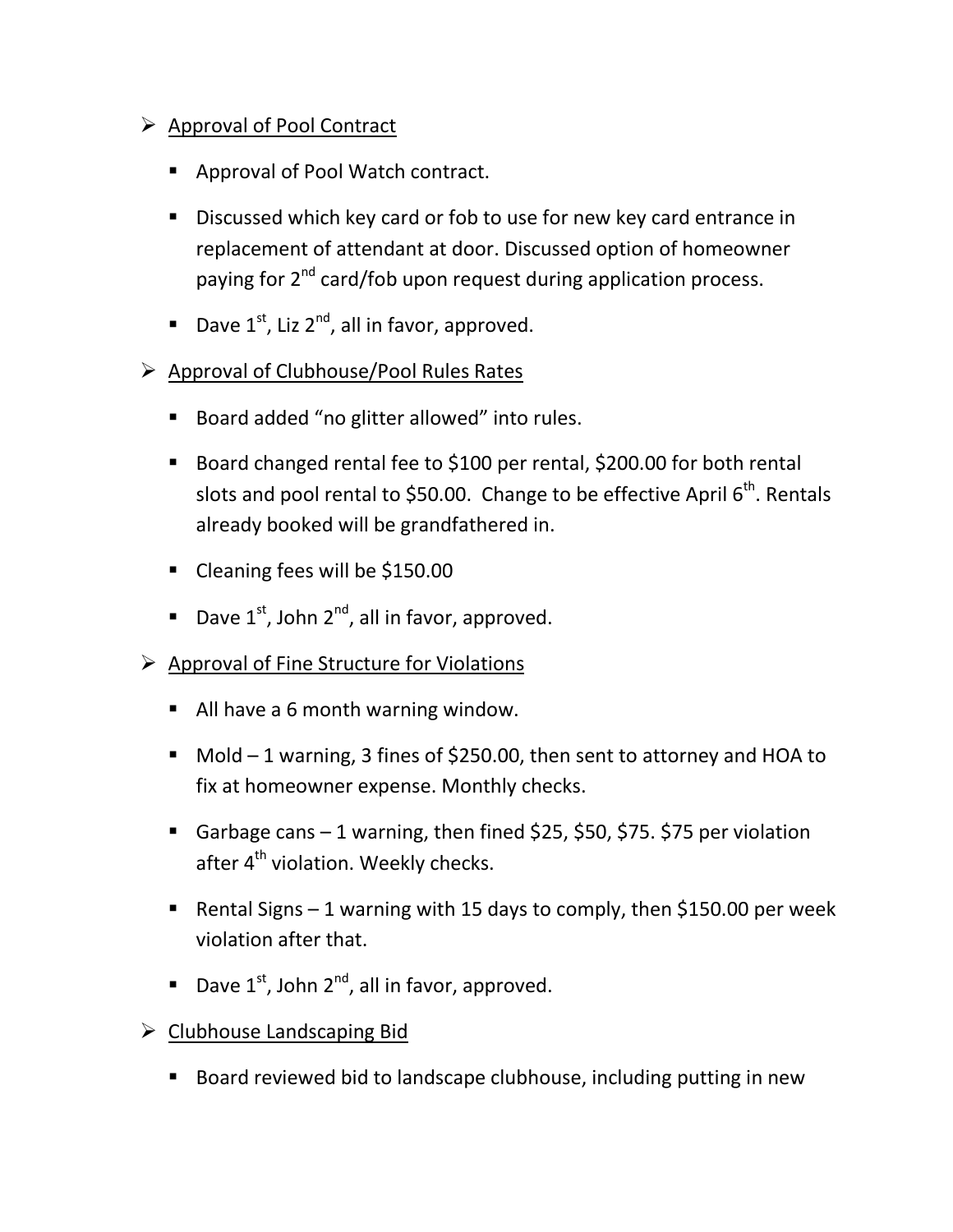bushes, flowers, and hostas.

- **Liz 1<sup>st</sup>**, John 2<sup>nd</sup>, all in favor, approved.
- $\triangleright$  Community Tree Replacement
	- Board to delay voting on contract to replace trees in the neighborhood. Would like more bids with other tree options and modify bids to pull water from southeast pond.
	- Board did approve budget not to exceed \$10,000.00.
	- $\blacksquare$  John 1<sup>st</sup>, Liz 2<sup>nd</sup>, all in favor, budget approved.
	- 17 trees need to be replaced.

# > Turf Restoration Bid

- **Approved turf repair around the neighborhood.**
- Warrantied at 80-90% sprout rate, provided we water.
- **John 1st, Kristy 2<sup>nd</sup>, all in favor, approved.**

## Perimeter Fence Discussion

■ Board would like to remove perimeter fence completely. HOA has spent a lot of money to continually repair. Board would like to notify homeowners with perimeter fence now; fence will be removed in the fall. Homeowner will have option to pay a company to move HOA fence on their property if they would like to keep their section.

## $\triangleright$  Pool Resurfacing Discussion

■ Board is aware pool resurfacing may need to take place soon and would like to have a budget prepared.

## Open Homeowner Forum

■ Homeowner gardening on empty lot (on Fawnlily) to be sent a cease and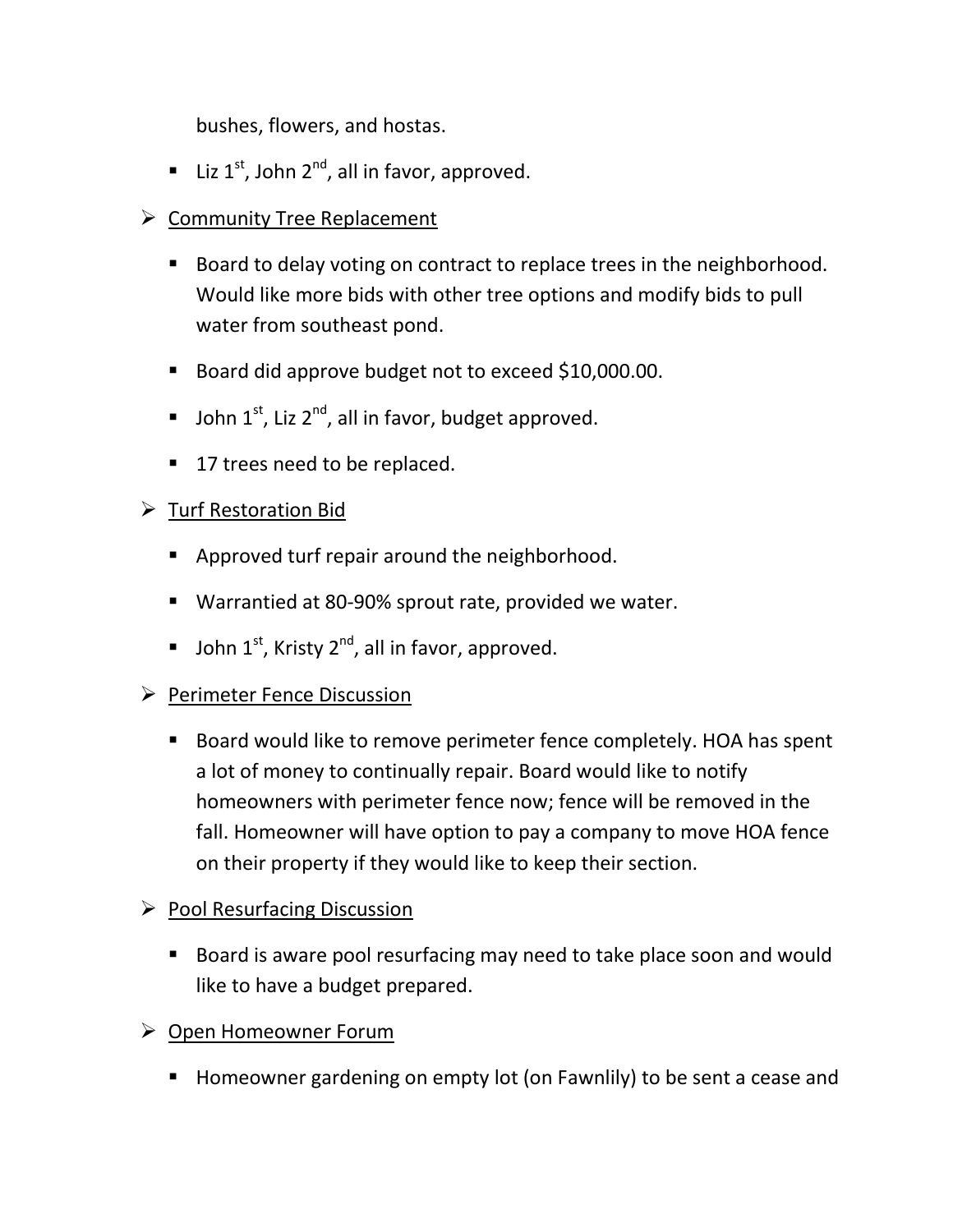desist.

- Homeowner request to build a monument at the VanDyke entrance. Board would like too, however as discussed before, it is not believed there is HOA property/empty space to build on. This can be revisited after VanDyke is completed.
	- Pot Hole on VanDyke is getting larger. Please report to the city.
- Adjourn: 8:18pm
	- $\triangleright$  Officer Update
		- Officer Carroll email address dcarroll@jolietcity.org and Officer Demick
		- **Speed limit signs have been put up on VanDyke.**
		- **Please have your children obey curfew hours.**
		- **Officers will be patrolling VanDyke since signs are posted now and they** can ticket speeders on the street. They will be testing places to sit.
		- Car burglaries down, but stay vigilant as it usually rises again summer time.
		- Neighborhood calls are mostly for domestic issues, except for some graffiti that was reported.
		- HOA does not police streets, please call the police to handle issues.
		- You can file complaints with the city over street parking and not being able to see around curves.
		- **Please stop at the stop sign at Fawnlily and VanDyke.**
		- If there is a broken down car in a driveway (ex. Flat tire) please report to the HOA. The HOA can work with the owner. If a renter, they can still be